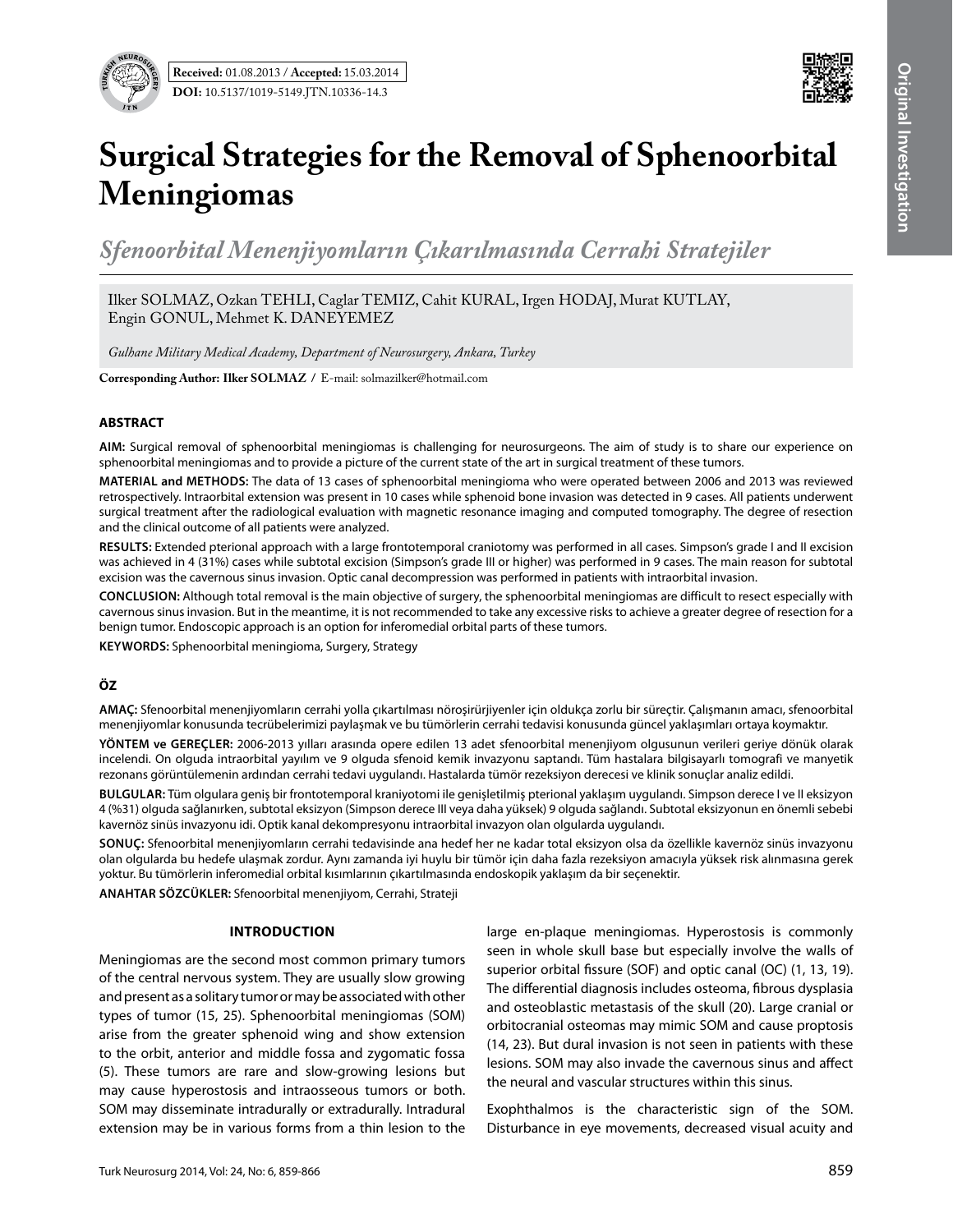ocular pain are the other prominent findings. Compression of the cranial nerves in the SOF, OC and cavernous sinus is the cause of these symptoms (10,27).

Intradural and extradural approach with large frontotempotal craniotomy is the main technique for surgical removal of SOM (1,4). But frontotemporal craniotomy is usually difficult in these patients because of hypertrophic sphenoid wing and temporal bone. SOF and cavernous sinus invasions may hamper radical resection of the tumor and constitute greater risks for cranial nerve palsies related to surgery (19,20). Mortality is not a significant risk of surgery, but several morbidities may present due to location and invasion of the tumor.

These tumors have long been known to induce changes in adjacent bone, including hyperostosis and direct invasion (6). SOM cause hyperostosis in sphenoid wing and this is usually observed in the 1/3 outer part of the sphenoid wing and temporal bone (20). Although many surgical approaches exist for SOM, the selection of best surgical approach is mainly dependent to the location and extension of the tumor in association with the symptoms of the patients.

In this paper, we tried to determine the surgical strategy for the removal of SOM, to share our experience with these

infiltrative tumors and to provide a picture of the current state of the art in surgical treatment of these tumors.

### **Patients and methods**

Thirteen patients underwent surgery for SOM between 2006 and 2013 in our department. Ten patients (77%) were male and 3 patients were female with a mean age of 34 years (ranged between 26 and 58 years). All patients underwent detailed neurological, ophthalmological and radiological examinations. Ophthalmological findings (changes in visual acuity or alterations in visual fields), neurological signs, the duration of these findings, as well as exophthalmos in radiological studies were recorded. Preoperative radiological studies (magnetic resonance imaging (MRI) and computed tomography (CT)) were performed in all patients and the images were analyzed to determine the degree of invasion of surrounding anatomical structures. Periorbital invasion, infiltration of the dura mater, and the cavernous sinus invasion by tumor were evaluated using MRI images (Figure 1A-F). The osseous extension of the tumor was evaluated by CT scans (Figure 2A-D).

All patients underwent surgical treatment. The patient's head is fixed in a 3-pins head holder and rotated 45° to the contralateral side. Intraoperative navigation system was



**Figure 1:** The **A)** axial, **B)** coronal and **C)** sagittal MRI scans of a female patient show left sphenoorbital contrast enhancing meningioma. The dural invasion was shown with the white arrow. Asterisk shows the tumor **(B)**. The postoperative **D)** axial, **E)** coronal and **F)** sagittal MRI scans show the resection of the tumor.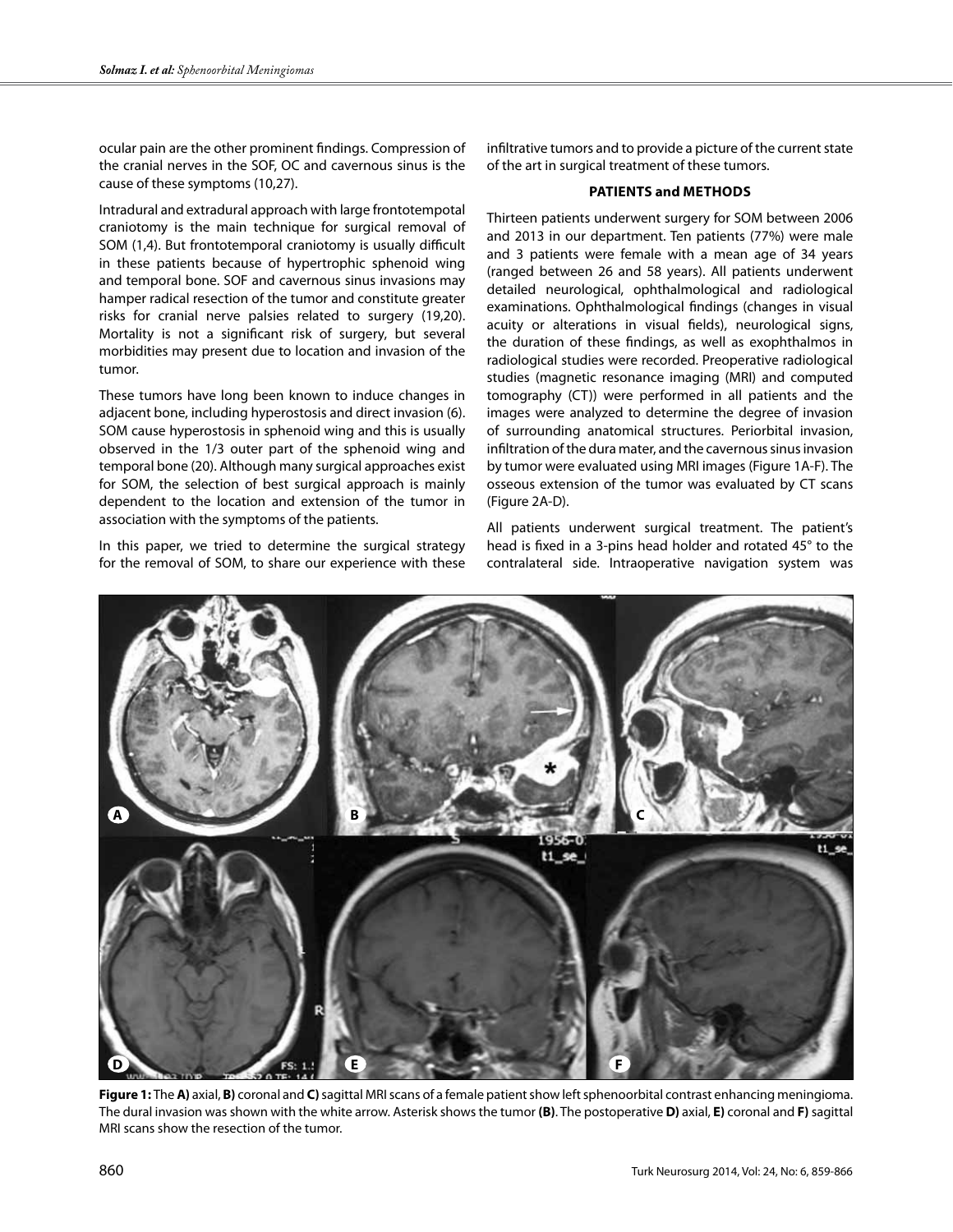

**Figure 2:** The preoperative CT scans **(A,B)** of a patient with bony invasion. Black asterisk show the hypertrophic sphenoid bone. The postoperative CT scans **(C,D)** after the drilling the sphenoid bone revealed the resection of the bony invasion.

set-up and used to localize the limits of tumor. This system is especially important for the previously operated cases in order to target the tumor (Figure 3A-D). After a frontotemporal skin incision, cutaneous and subcutaneous tissues are cut in association with superficial temporalis muscle as a single layer fashion. Large frontotemporal craniotomy was performed and the dura was exposed in order to visualize the limits of tumor. Frontoorbitozygomatic craniotomy was used in case of large sphenoorbital tumors if the OC decompression was required (Figure 4A-D). The craniotomy was difficult when the sphenoid or temporal bone was hypertrophic due to tumor invasion. The type of orbital osteotomy and the size and shape of the craniotomy were determined for each patient based on the tumor location and extension. The sphenoid bone was exposed for the drilling of bony invasion in the first step of operation. When the bone invasion was observed, the tumoral mass was removed using high speed drill and the bleedings in the bone were stopped with bone wax. During the drilling, intraoperative CT (O-arm® Surgical Imaging System, Medtronic, USA) was used to check the resection limits of the bone. Secondly, the temporopolar dura was entirely exposed and dissected until the OC, orbit and SOF. The SOF was usually compressed by the meningioma or by the hypertrophic bone. So, this fissure was decompressed during the tumor removal and drilling of the bone. Then, the OC was opened by high speed drill and the optic nerve was exposed. During this

section, the posterior and lateral walls of the orbit were also drilled and removed. After the unroofing the orbit, periorbita and superior rectus muscle were preserved due to risk of enophthalmus after surgery. In addition, continuous irrigation was performed during the drilling of orbital walls. When there was a tumor around the optic nerve, the falciform ligament and optic sheet were opened and tumor was removed. In case of inferomedial orbital or nasal tumor extension, endoscope (Storz endoscope®, Karl Storz, Germany) was used and the orbital part of the tumor was removed using transnasal endoscopic approach under the MRI-based or CT-based navigation control (Stealth Station®, Medtronic, USA) (Figure 5A-D). After the decompression of orbit and optic nerve, the dura was opened to check and remove the intradural part of the meningioma. During this stage, the involved part of the dura was also removed until the tumor-free parts of the dura were exposed. Duraplasty using fascia lata was performed after the removal of dural tumor. Posterior and lateral walls of the orbit were reconstructed using porous polyethylene to prevent the pulsatile exophthalmos after surgery.

All patients underwent radiological examination with CT and MRI scans to determine the extension of surgical resection. The mean follow-up period was 26.2 months, ranged between 9 and 56 months. The radiological and clinical data were analyzed preoperatively and compared with postoperative results.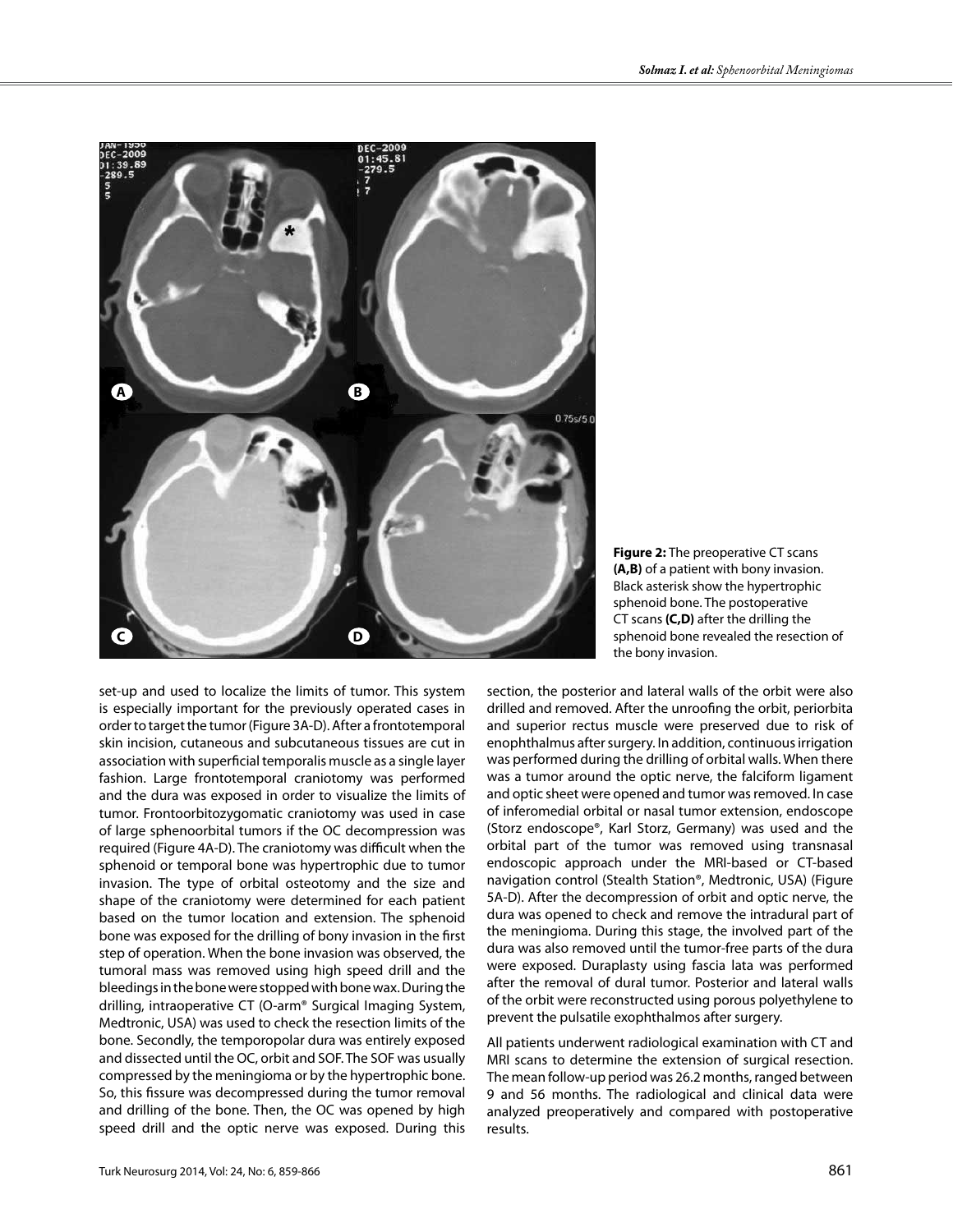



**Figure 3:** MRIbased navigation system was used in a previously operated patient in another clinic. The **A)** coronal, **B)** sagittal and **C)** axial preoperative MRI

slices were used for navigation. **D)** The images were reconstructed and 3-D picture of the patient was obtained. The residual

tumor tissue was targeted using this navigation system.

**Figure 4:** Frontoorbitozygomatic (FOZ) craniotomy was performed in case of SOF decompression is required during the surgery. **A)** Skin incision, **B)** exposure after the temporal muscle dissection, **C)** dural exposure after the FOZ craniotomy and **D)** the bone flap are shown in these figures.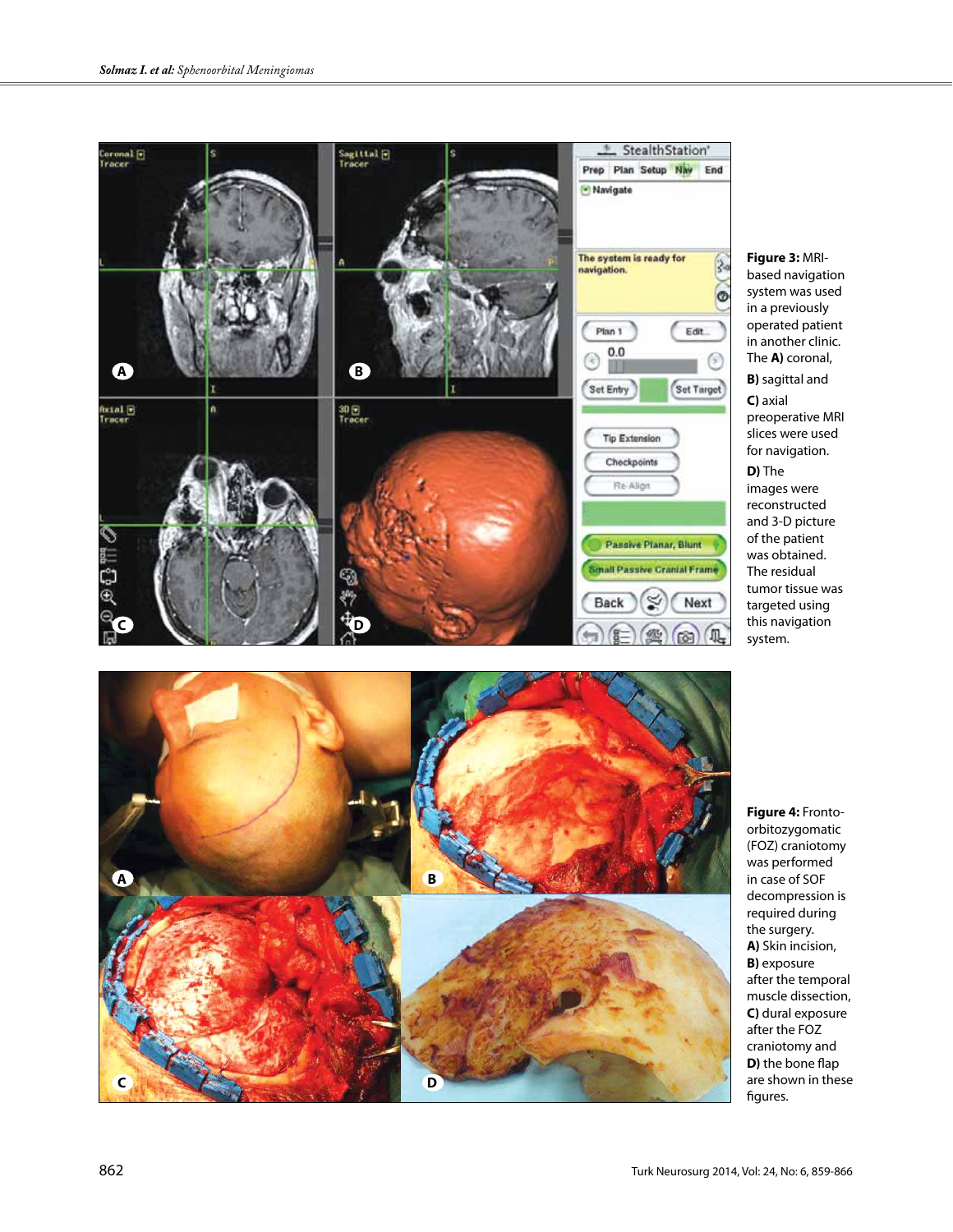

**Figure 5: A,B,C)**  The intraoperative

view of CT-based navigation system of a patient with a large sphenofrontoorbital meningioma. **D)** The tumor has a big frontal extension and also nasal extension. The nasal and orbital parts were removed using endoscope and navigation in the same session. Asterisk shows the tumor.

### **Results**

Exophthalmos was the most prominent symptom and observed in 10 (77%) of 13 patients. Decreased visual acuity was present preoperatively in 8 patients (62%), painful proptosis in 3 patients, facial pain and hypoesthesia in 2 patients, cranial nerve palsy in 2 patients and epilepsy in one patient. The median duration of preoperative symptoms was 8 months (1–36 months). None of these tumors were discovered incidentally. The mean tumor diameter was 4.2 cm (range 1.8–8.2 cm). The radiological examination revealed intraorbital extension in 10 (77%) cases while sphenoid bone invasion was detected in 9 cases.

Total resection (Simpson's grade I and II) was obtained in 4 (31%) cases. Subtotal resection (Simpson's grade III and higher) was obtained in 9 cases. The intradural portion of the tumor was removed totally in all cases. Invasion of the cavernous sinus and SOF by the tumor was the main limitation for complete resection of tumor. The mean residual tumor diameter was 1.6 cm (range 0.8-2.6 cm) in cases with subtotal resection. All of the tumors were solid and none of them had cystic components.

The histological diagnosis of all tumors was meningioma grade I. Clinical exophthalmos was improved in 8 (80%) of 10 patients, and it was unchanged in 2 (20%) cases. Visual acuity was improved in 6 (75%) of 8 patients, while no improvement was observed in 2 cases during the follow-up period. Facial

and conservative approach was proposed because of high rates of recurrence in SOM (12, 22). Surgical strategy for the removal of SOM is determined by

dimension and extension of the tumor in association with the degree of bony invasion and its relations to the surrounding structures. Furthermore the need for the reconstruction of orbit, dura and cranium has a great influence on the surgical technique (5,10). Various surgical approaches including transzygomatic, frontoorbitozygomatic, frontotemporal, and pterional approaches, have been proposed for the removal of SOM. The aims of these approaches are the complete resection of all macroscopically visible tumors in osseous,

and orbital pains were improved in all 5 patients. Cranial nerve palsy and epilepsy were not improved despite the removal of tumor. No recurrence was observed in the follow-up period of the patients. No re-operation or radiotherapy was performed

**Discussion** SOM are slow-growing lesions, and usually associated with hyperostosis involving the bone around the orbit. SOM are rare with a reported frequency of 0.2-9% of all intracranial meningiomas (22). SOM was described for the first time by Cushing and Eisenhardt (6,7), and the first operative results were published by Dandy (8). Since the first description of these tumors, many papers were published in the literature (3,4,8,12,13). However, the surgical results were discouraging

for residual tumors in our patients after surgeries.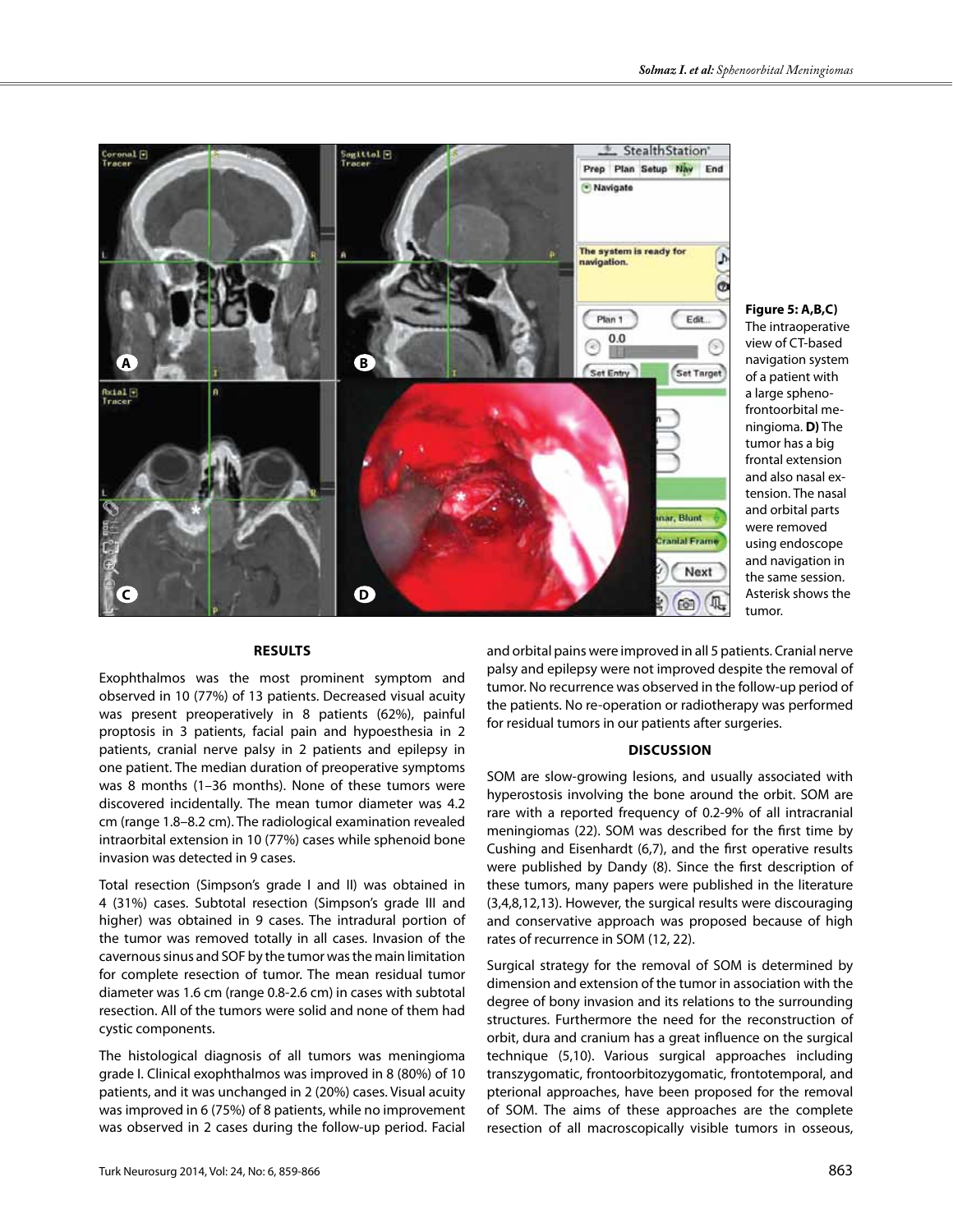intradural, and periorbital compartments (22). Many surgeons have advocated orbital reconstruction, especially when the bone removal involves 2 orbital walls (22). Chambless et al. (5) suggested porous polyethylene for the reconstruction of the orbit after resection of sphenoorbital meningioma. They pointed out that the reconstruction of the orbit with this implant shows excellent cosmetic and functional outcomes and does not cause artifacts in postoperative images. We also reconstructed the roof and lateral wall of the orbit with porous polyethylene after removal of tumor. This material is easy to handle, shape and fixate. We secured this implant to the bone with titanium screws. These implants did not effect the postoperative imaging studies in our patients.

Recently, some authors have proposed symptom-oriented surgery for the treatment of SOMs. The aim of this strategy is to decompress the optic nerve when there is decreased visual acuity, and to treat the exophthalmos (19, 22). Our strategy for these tumors is not only relief the symptoms but also remove the tumor as much as possible. Residual tumors may grow in a long-time period, may cause similar symptoms after many years and require re-operation with the same technique. But the presence of granulation tissues around the tumor site make difficult the second operation. Therefore, complete resection, as much as possible, is required in the first operation in order to prevent the recurrence of the tumor. In addition, navigation system may require to reach the tumor in re-operated patients.

Complete resection of all anatomical structures involved by the tumor, including the bone, periorbita, and dura is the radical surgery for SOM (21, 22). But complete resection does not seem achievable without risk of complication because of the infiltrative nature of this disease and its tendency to spread over the dural surface (22). When all macroscopically visible tumor is removed totally and confirmed by postoperative MRI and CT images, this is considered as complete or total resection in many papers (5, 18, 19, 21, 22). SOF, cavernous sinus, and extraocular muscles are the main anatomical structures limiting the radical surgical resection. Tumoral infiltration of other nearby structures including infratemporal fossa, periorbita, and sphenoid sinus may be resected without significant risk of complication (4, 21, 22). In our series, we achieved complete resection in 31% of the patients and confirmed with MRI scans.

There are 9 large clinical series in the literature on the surgical treatment of sphenoorbital meningiomas. Two different strategies were mainly reported in these series. Some of the authors began surgery with large frontotemporal craniotomy and the others began with the drilling of hyperostosis and followed by frontotemporal craniotomy. Gaillard et al. (10) reported a series of 20 patients with sphenoorbital en-plaque meningioma in 1997 and they resected these tumors by frontotemporal craniotomy extended to the orbitozygomaticomalar bone ridge. They performed craniofacial reconstruction in the same session by different bone grafts. They suggested iliac bone autograft for craniofacial

reconstruction because it could be modeled easily to the desired shape. They also emphasized that the reconstruction protocol should be modified as necessary according to the tumor extent and clinical considerations. Carrizo and Basso (4) reported a series of 25 cases of sphenoorbital meningioma in 1998 and they emphasized that the main obstacle of total resection is the cavernous sinus invasion and orbital apex extension of the tumor (4). They began the surgery with the drilling of hyperosteosis in the pterion and bony removal until the dura mater and periorbita were exposed. Then, they created a free basal frontotemporal flap and removed intradural part of the tumor. Finally, they reached the orbit and resected the intraorbital parts of the tumor. After the resection of intraorbital tumor, they performed periorbital reconstruction with methyl methacrylate and dural reconstruction with periosteal flap. They observed recurrence in 4 cases of their series. Shrivastava et al. (24) reported a series of 25 cases in 2005 and they performed intradural and extradural approaches to their cases. They also began the surgery with the removal of thickened hyperostosis. Then, they removed dural and intradural parts of the tumor. Lastly, they resected the intraorbital tumor. They pointed out that orbital canal should be drilled and orbital osteotomy should be performed if necessary. They reconstructed the dura with a free flap by using an acellular dermis patch. The lateral wall of the orbit was reconstructed by split cranial bone graft and orbital skeletal reconstruction was done by porous polyethylene. The convexity bone defect was closed with a titanium mesh cranioplasty. They reported transient cranial nerve palsy in a few cases but there was no mortality in this series. Sandalcioglu et al. (21) reported a series of 16 patients with sphenoorbital meningiomas and they emphasized that these tumors could be gross totally resected by combined skull base approaches with a long-term survival free of recurrence and an acceptable quality of life. They performed tumor removal and bony reconstruction in the same surgical procedure. Frontotemporal craniotomy was performed as a first stage of surgery and then they resected the bony invasion until the frontal and temporal dura. During the resection of infiltrated dura, they did not made aggressive effort to remove the tumor infiltrating cavernous sinus and deep orbital soft tissue. They performed dural reconstruction using galeal flap and orbital reconstruction using split calvarial bone flap. They performed complete tumor removal in 69% of the patients and they did not perform complete resection in other patients due to cavernous sinus and pterygopalatine fossa invasions. Ringel et al. (18) published their series of 63 patients with sphenoorbital meningiomas in 2007 and they concluded that the complete resection of these tumors is frequently impossible due to involvement of delicate structures in the orbital cone. Large frontotemporal craniotomy was preferred by the authors to resect the tumor-infitrated parts of the convexity dura. Then, the tumor-infiltrated bone was drilled and removed via extradural approach. In the last part of surgery, they removed the orbital parts of the tumor. In this paper, the authors pointed out that the surgical aim for these tumors should be the relief of leading symptoms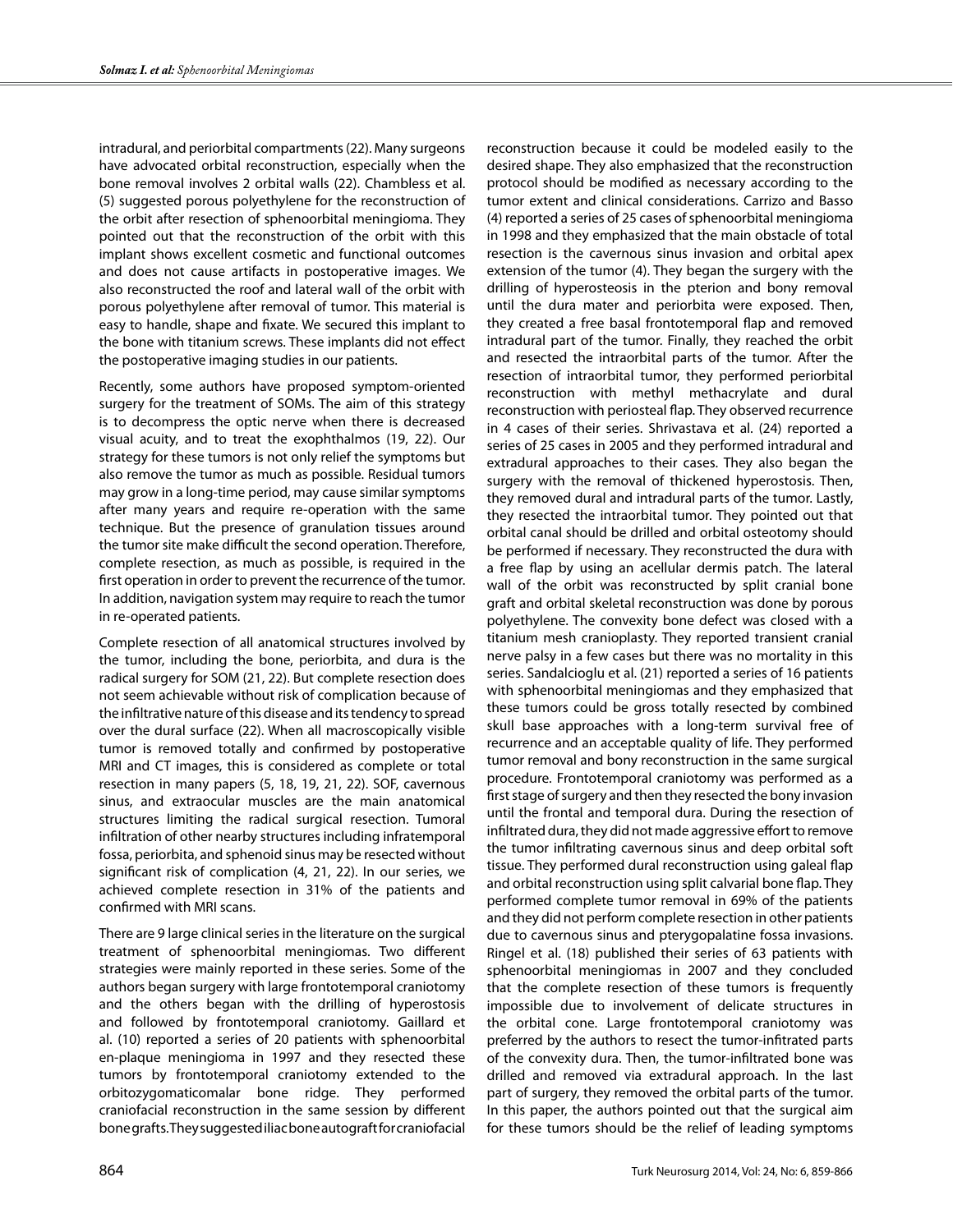rather than radical resection. Scarone et al. (22) reported their series of 30 patients with sphenoorbital meningiomas in 2009 and no mortality was reported in this series. But they also reported no Simpson grade 0 resection among the patients due to superior orbital fissure and cavernous sinus invasion. Cannon et al. (3) published the outcomes of 12 patients with sphenoorbital meningiomas in 2009 and they also pointed out the difficulty of complete resection of such tumors. According to these authors, outcomes from surgical decompression may not be better than the natural history of these tumors. They suggested that the craniotomy should expose the anterior and middle cranial fossa in addition to the lateral part of the sphenoid wing. Oya et al. (17) also reported a series of 39 patients with sphenoorbital meningioma in 2011 and they emphasized the necessity of intradural and intraorbital surgery for the removal of these tumors. Orbital reconstruction is necessary after the removal of the orbital part of the tumor. Drilling of the lateral wall of superior orbital fissure may cause transient cranial nerve palsies in these patients. Total resection is usually impossible due to cavernous sinus invasion. The largest series of sphenoorbital meningiomas was reported in 2011 by Saeed et al. (19) and they emphasized that the aim of surgery should not be total resection of tumor but improve the visual acuity and proptosis of the patients. There was no mortality in this series but recurrence rate was 17% among them. Cranial nerve palsies (3,4 and 5 cranial nerve) were the main complication of surgery in this series. Saeed et al. (20) also advocated «wait and see» policy in patients without risk factors. Follow-up examination in every 6 months was also recommended by the same authors for patients who had large SOM, tumor with a large soft tissue component at the first admission or rapidly growing SOMs (more than  $1 \text{cm}^3/\text{year}$ ) (20).

Meningiomas are solid tumors and cystic areas are relatively rare in these tumors (11). Cystic meningiomas are uncommon and the locations are mainly the cerebral convexity and sphenoid ridge (26). But the morphology of tumor does not affect the surgical strategy for SOM. In our series, all meningiomas were solid tumors and none of them had cystic nature. We easily dissected the tumors from the adjacent structures, but small parts of tumors around the cavernous sinus and SOF were left in place in 9 cases due to risk of neurological deficits.

Surgery is the main treatment method of intracranial meningiomas. Although most of these tumors can be easily resected by surgical interventions, some parts may remain in place due to difficult location and risk of mortality and morbidity. On the other hand, meningiomas may re-occur after the first surgery. In case of residual or recurrent meningioma, there are various treatment options such as radiotherapy and chemotherapy (9). Radiotherapy is the first option for the residual or recurrent cases of SOM. The cavernous sinus or SOF parts of these tumors are usually left in place due to risk of additional deficits and stereotactic radiosurgery is a good option for these residual parts. In our series, we performed

Simpson's grade III or high resection in 9 patients, but we did not perform radiotherapy for them because all of them were histologically grade I meningioma. They were followed-up by MRI scans after surgery and no regrowth was observed.

It is very important to determine the limits of bone drilling during the SOM surgery. Lack of precise landmarks on the sphenoid bone due to tumor invasion make difficult the drilling of bony invasion. In our series, we performed large frontotemporal craniotomy in order to expose the sphenoid wing, anterior and middle cranial fossa and orbital roof. Then we aimed to drill and remove the bony invasion of the tumor using high speed drill and navigation system. We checked the limit of resection by intraoperative CT scan and we stopped drilling when we reached to the normal bone structure. Following the resection of bony invasion, we resected the infiltrated dura and the dural attachments of the tumor. Once the adequate decompression of the middle fossa had been achieved, the superior orbital fissure and optic canal was decompressed using high speed drill. Microsurgical techniques were used for the prevention of delicate structures in the SOF and cavernous sinus. The orbital part of the tumor was resected by superior orbitotomy. Orbital muscles, especially rectus superior muscle are particularly important during the superior orbitotomy and resection of orbital parts of these tumors. The thickness of the superior rectus muscle may become very thin with the pressure of tumor and may be injured during the surgery (16). Particular attention was paid for the preservation of this muscle and other vascular and neural structures of the orbit. Orbital reconstruction by porous polyethylene and dural repair by periosteal flap were performed after the tumor removal. Tumors infiltrating the cavernous sinus were left in place due to risk of neurological deterioration. Our surgical technique is similar to the literature. But we used intraoperative imaging and navigation systems for the confirmation of the limits and amount of tumor resection in bony structures. In addition, we used endoscope in case of inferomedial orbital or nasal tumor extension. Endoscope was used and inferomedial orbital part of the tumor was removed using transnasal endoscopic approach under the CT-based or MRI-based navigation. Endoscope provides good exposure and removal of the inferior parts of these tumors with minimal invasive surgery. Recently, Attia et al. (2) reported 3 cases of recurrent SOM and they emphasized that the combined approach involving endonasal endoscopic and orbitozygomatic approaches, is very effective for the resection of SOMs invading the paranasal sinuses (2). By this surgical strategy, our total resection ratio was 31% and this result is similar to the relevant series. Although latest technological instruments were used for our patients, critical neurovascular structures hindered the high rate of total resection.

The only limitation of our study is the low number of patients in a limited time period (7 years). Sphenoorbital meningiomas are rare and difficult to achieve larger clinical series. So, our surgical strategy is depicted on these 13 cases.